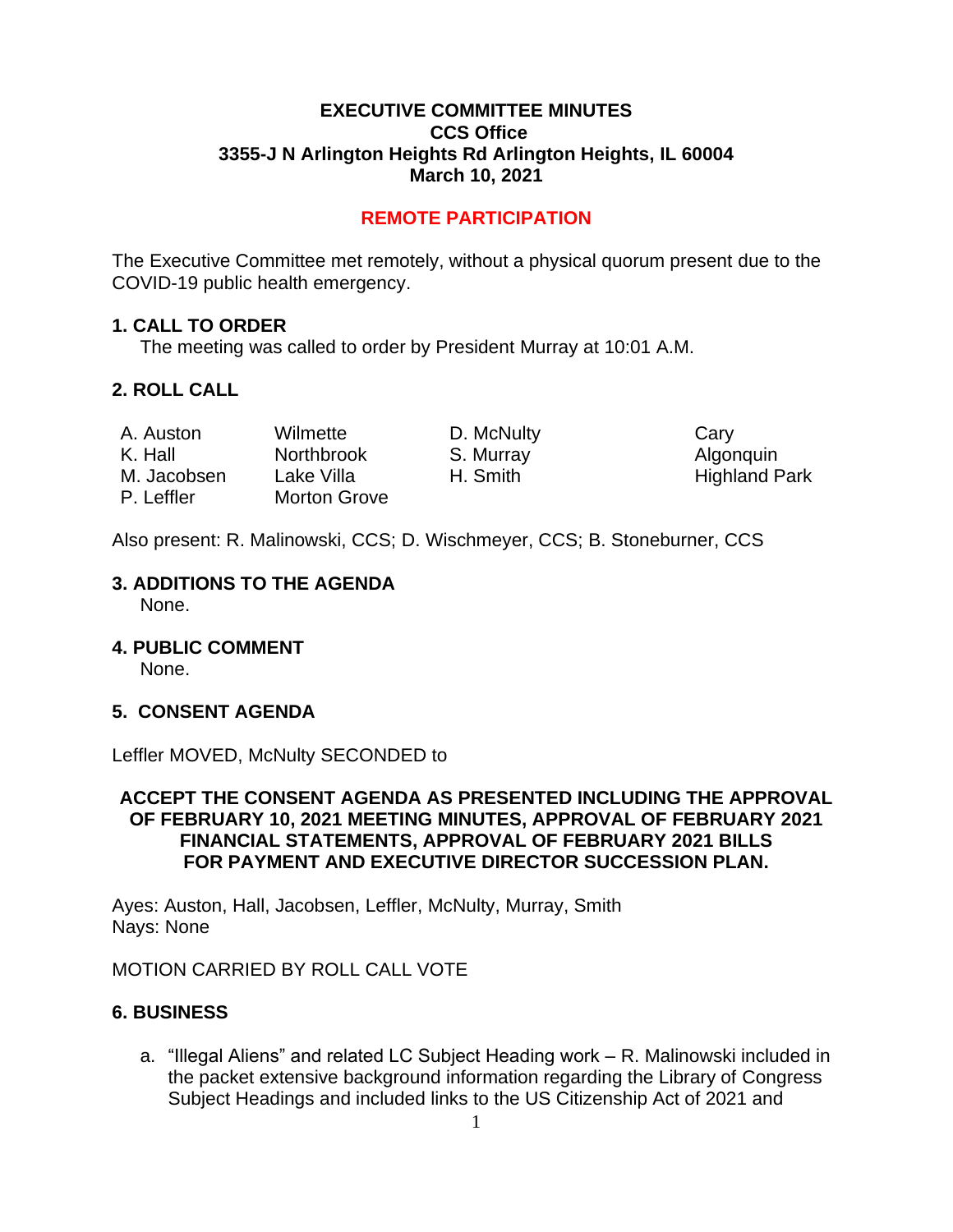additional research documents. There was a discussion as to whether Executive Committee should vote on the specific subject heading changes or send to Bylaws and Policy to develop a policy for Governing Board approval. There was also a discussion as to whether language in the strategic plan was sufficient or needed more specificity with Governing Board approval. The Executive Committee agreed to vote on the specific request regarding "illegal aliens" and "aliens", then if future research identifies many additional changes, that it might be best to adopt a practice. R. Malinowski will share research and work with SWAN, Pinnacle, RAILS, and other interested consortia.

Hall MOVED, Auston SECONDED to

### **DIRECT CCS STAFF TO SELECT AND IMPLEMENT ALTERNATE LANGUAGE TO THE OFFICIAL LIBRARY OF CONGRESS SUBJECT HEADINGS TO REPLACE "ILLEGAL ALIENS" AND "ALIENS" IN SUBJECT HEADINGS IN THE CCS CATALOG.**

Ayes: Auston, Hall, Jacobsen, Leffler, McNulty, Murray, Smith Nays: None

# MOTION CARRIED BY ROLL CALL VOTE

b. Nominating Committee – The Nominating Committee consists of K. Hall (chair), D. McNulty and H. Smith. Positions to fill for FY 21-22 include President Elect/Vice President, Secretary and Member at Large. K. Hall will send a note to Governing Board for any nominations before the Nominating Committee meet and B. Stoneburner will schedule the committee meeting.

# **7. REPORTS**

- a. President No report.
- b. Secretary No report.
- c. Treasurer The Budget and Finance Committee meeting scheduled for March 12 has been postponed as final Lake County tax data for tax year 2019 is not yet available. B. Stoneburner will submit updated FOIA request to Lake County and the committee will plan to meet the last week in March to review the FY 21-22 budget and member fees.
- d. Committees and Groups Updates were included in the packet. There were no questions from Executive Committee.
- e. Executive Director The CCS attorney has reviewed the revised Innovative Development Partner Program contract. R. Malinowski, S. Murray and the CCS attorney will speak with Innovative to complete the contract.